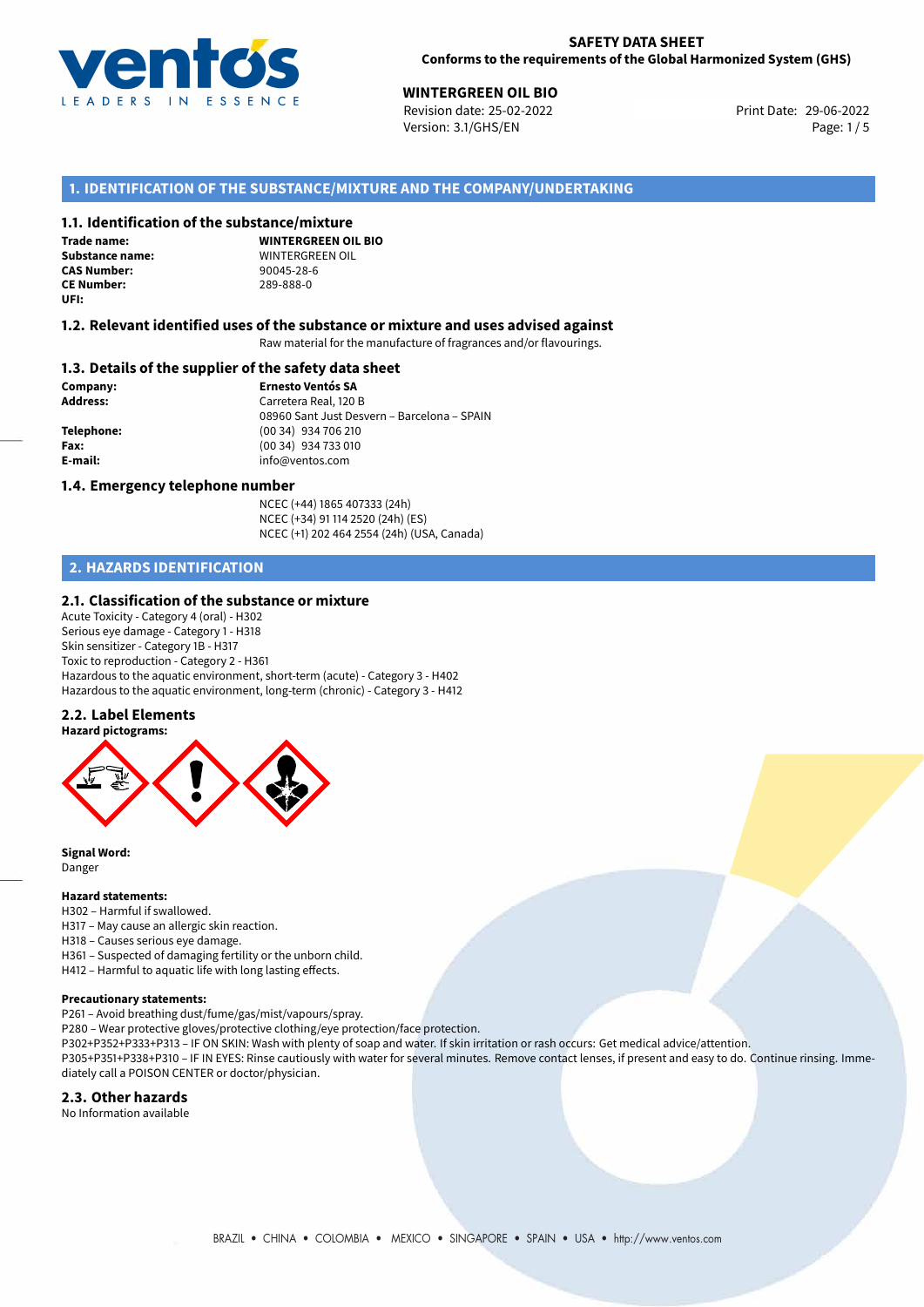

**WINTERGREEN OIL BIO**<br> **Revision date: 25-02-2022** Print Date: 29-06-2022 Version: 3.1/GHS/EN Page: 2 / 5

## **3. COMPOSITION/INFORMATION ON INGREDIENTS**

### **3.1. Substances**

| Chemical name: |  |
|----------------|--|
| CAS number:    |  |
| EC number:     |  |

WINTERGREEN OIL 90045-28-6 EC number: 289-888-0

#### **Hazardous constituents:**

| <b>Chemical Name</b> | % (w/w)   | <b>CAS No</b><br><b>EC No</b> | <b>Classification according to GHS</b>                                                                                                                                                                                                                                                                                                    |
|----------------------|-----------|-------------------------------|-------------------------------------------------------------------------------------------------------------------------------------------------------------------------------------------------------------------------------------------------------------------------------------------------------------------------------------------|
| l METHYL SALICYLATE  | $\geq$ 50 | 119-36-8<br>204-317-7         | Acute Toxicity - Category 4 (oral) - H302<br>Serious eye damage - Category 1 - H318<br>Skin sensitizer - Category 1B - H317<br>Toxic to reproduction - Category 2 - H361<br>Hazardous to the aquatic environment, short-term (acute) - Category 3 - H402<br>Hazardous to the aquatic environment, long-term (chronic) - Category 3 - H412 |
|                      |           |                               |                                                                                                                                                                                                                                                                                                                                           |

[See the full text of the hazard statements in section 16.](#page-4-0)

#### **3.2. Mixtures**

Not applicable.

## **4. FIRST-AID MEASURES**

## **4.1. Description of necessary first aid measures**

| Ingestion:    | Rinse mouth with water.<br>Obtain medical advice.<br>Keep at rest. Do not induce vomiting.                                                           |
|---------------|------------------------------------------------------------------------------------------------------------------------------------------------------|
| Eye contact:  | In case of contact with eyes, rinse immediately with plenty of water for at least 15 minutes and seek medical advice.                                |
| Inhalation:   | Remove person to fresh air and keep at rest.<br>Seek immediate medical advice.                                                                       |
| Skin contact: | Take off immediately all contaminated clothing.<br>Thoroughly wash affected skin with soap and water.<br>Seek medical attention if symptoms persist. |

# **4.2. Most important symptoms and effects, both acute and delayed**

No information available.

#### **4.3. Indication of any immediate medical attention and special treatment needed** No information available.

**5. FIRE-FIGHTING MEASURES**

## **5.1. Extinguishing Media**

Water spray, carbon dioxide, dry chemical powder or appropriate foam. For safety reasons do not use full water jet.

#### **5.2. Special hazards arising from the substance or mixture**

Known or Anticipated Hazardous Products of Combustion: Emits toxic fumes under fire conditions.

## **5.3. Advice for firefighters**

High temperatures can lead to high pressures inside closed containers. Avoid inhalation of vapors that are created. Use appropriate respiratory protection. Do not allow spillage of fire to be poured into drains or watercourses. Wear self-contained breathing apparatus and protective clothing.

## **6. ACCIDENTAL RELEASE MEASURES**

## **6.1. Personal precautions, protective equipment and emergency procedures**

Evacuate surronding areas. Ensure adequate ventilation. Keep unnecessary and unprotected personnel from entering. Do not breathe vapor/spray. Avoid contact with skin and eyes. Information regarding personal protective measures: see section 8.

#### **6.2. Environmental precautions**

To avoid possible contamination of the environment, do not discharge into any drains, surface waters or groundwaters.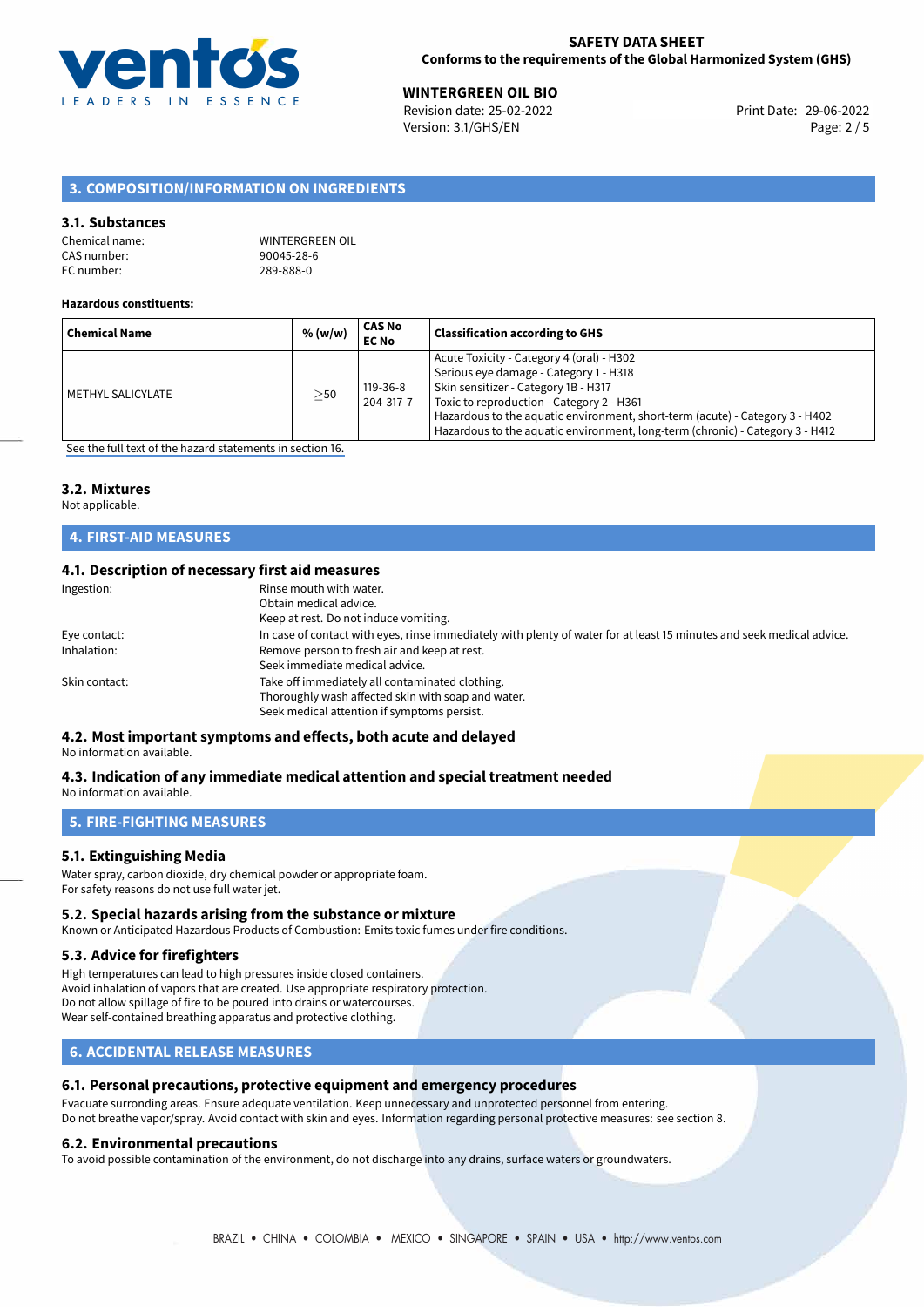

**WINTERGREEN OIL BIO**<br> **Revision date: 25-02-2022** Print Date: 29-06-2022 Version: 3.1/GHS/EN Page: 3 / 5

## **6.3. Methods and materials for containment and cleaning up**

Cover with an inert, inorganic, non-combustible absorbent material (e.g. dry-lime, sand, soda ash). Place in covered containers using non-sparking tools and transport outdoors. Avoid open flames or sources of ignition (e.g. pilot lights on gas hot water heater). Ventilate area and wash spill site after material pickup is complete.

#### **6.4. Reference to other sections**

Information regarding exposure controls, personal protection and disposal considerations can be found in sections 8 and 13.

#### **7. HANDLING AND STORAGE**

#### **7.1. Precautions for safe handling**

Do not store or handle this material near food or drinking water. Do not smoke. Avoid contact with the eyes, skin and clothing. Wear protective clothing and use glasses. Observe the rules of safety and hygiene at work. Keep in the original container or an alternative made from a compatible material.

## **7.2. Conditions for safe storage, including any incompatibilities**

Store in tightly closed and preferably full containers in a cool, dry and ventilated area, protected from light. Keep away from sources of ignition (e.g. hot surfaces, sparks, flame and static discharges). Keep away from incompatible materials (see section 10).

#### **7.3. Specific end use(s)**

No information available.

## **8. EXPOSURE CONTROLS AND PERSONAL PROTECTION**

#### **8.1. Control parameters**

Components with occupational exposure limits: None known.

#### **8.2. Exposure controls**

Measures should be taken to prevent materials from being splashed into the body. Provide adequate ventilation, according to the conditions of use. Use a mechanical exhaust if required.

## **8.3. Individual protection measures, such as personal protective equipment**

| Eye/Face protection:             | Chemical safety goggles are recommended. Wash contaminated goggles before reuse.                                                            |  |  |
|----------------------------------|---------------------------------------------------------------------------------------------------------------------------------------------|--|--|
| Hand Protection:                 | Chemical-resistant gloves are recommended. Wash contaminated gloves before reuse.                                                           |  |  |
| Body protection:                 | Personal protective equipment for the body should be selected based on the task being performed and the risks<br>involved.                  |  |  |
| Respiratory Protection:          | In case of insufficient ventilation, use suitable respiratory equipment.                                                                    |  |  |
| Environmental exposure controls: | Emissions from ventilation or process equipment should be checked to ensure they comply with environmental<br>protection legislation.       |  |  |
|                                  | In some cases, filters or engineering modifications to the process equipment will be necessary to reduce emissions to<br>acceptable levels. |  |  |

## **9. PHYSICAL AND CHEMICAL PROPERTIES**

### **9.1. Information on basic physical and chemical properties**

| Appearance:                         | Liquid                    |
|-------------------------------------|---------------------------|
| Colour:                             | Conforms to standard      |
| Odour:                              | Conforms to standard      |
| Odour theshold:                     | Not determined            |
| pH:                                 | Not determined            |
| Melting point/freezing point:       | 20                        |
| Boling point/boiling range (°C):    | 97                        |
| Flash point:                        | $95^{\circ}$ C            |
| Evaporation rate:                   | Not determined            |
| Flammability:                       | Not determined            |
| Lower flammability/Explosive limit: | Not determined            |
| Upper flammability/Explosive limit: | Not determined            |
| Vapour pressure:                    | Not determined            |
| Vapour Density:                     | Not determined            |
| Density:                            | 1,165-1,185 g/mL (20°C)   |
| Relative density:                   | $1,165 - 1,185$ (20°C)    |
| Water solubility:                   | <b>INSOLUBLE IN WATER</b> |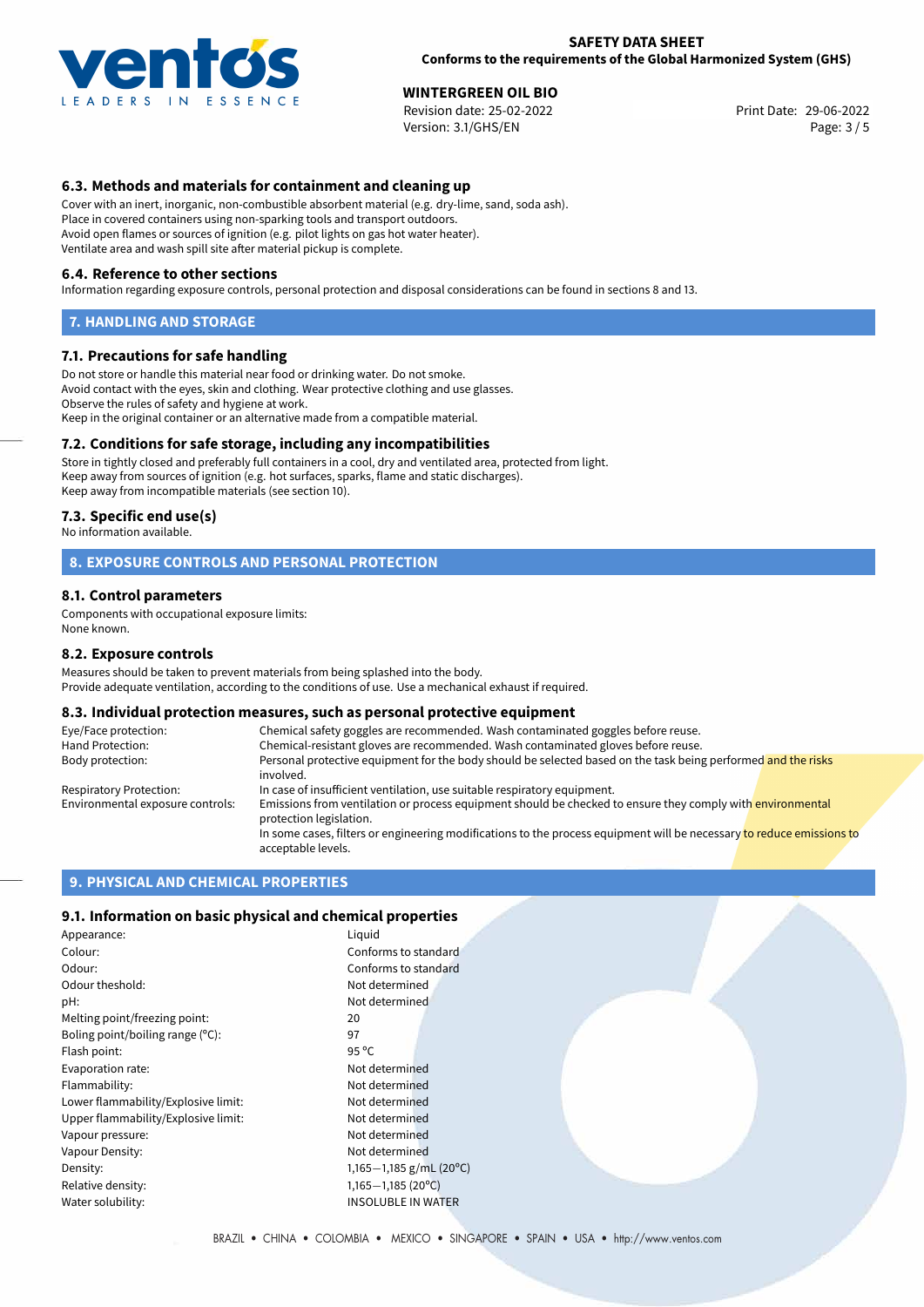

**WINTERGREEN OIL BIO**<br> **Revision date: 25-02-2022** Print Date: 29-06-2022 Version: 3.1/GHS/EN Page: 4 / 5

Solubility in other solvents: SOLUBLE IN ETHANOL AND OIL Partition coefficient n-octanol/water: Not determined Auto-ignition temperature: Not determined Decomposition temperature: Not determined Viscosity, dynamic: Not determined Viscosity, kinematic: Not determined Explosive properties: Not determined Oxidising properties: NONE EXPECTED

## **10. STABILITY AND REACTIVITY**

#### **10.1. Reactivity**

No hazardous reactions if stored and handled as prescribed/indicated.

#### **10.2. Chemical stability**

The product is stable if stored and handled as prescribed/indicated.

#### **10.3. Possibility of hazardous reactions**

No hazardous reactions if stored and handled as prescribed/indicated.

#### **10.4. Conditions to Avoid**

Conditions to Avoid: Excessive heat, flame or other ignition sources.

#### **10.5. Incompatible materials**

Avoid contact with strong acids and bases and oxidizing agents.

#### **10.6. Hazardous decomposition products**

During combustion may form carbon monoxide and unidentified organic compounds.

## **11. TOXICOLOGICAL INFORMATION**

| Acute toxicity                           | Harmful if swallowed.                                                     |  |
|------------------------------------------|---------------------------------------------------------------------------|--|
| Skin corrosion/irritation                | Based on the data available, the criteria for classification are not met. |  |
| Serious eye damage/irritation            | Causes serious eye damage.                                                |  |
| <b>Respiratory or skin sensitisation</b> | May cause an allergic skin reaction.                                      |  |
| Germ cell mutagenicity                   | Based on the data available, the criteria for classification are not met. |  |
| <b>Carcinogenicity</b>                   | Based on the data available, the criteria for classification are not met. |  |
| Reproductive toxicity                    | Suspected of damaging fertility or the unborn child.                      |  |
| <b>STOT-single exposure</b>              | Based on the data available, the criteria for classification are not met. |  |
| <b>STOT-repeated exposure</b>            | Based on the data available, the criteria for classification are not met. |  |
| <b>Aspiration hazard</b>                 | Based on the data available, the criteria for classification are not met. |  |

## **12. ECOLOGICAL INFORMATION**

#### **12.1. Toxicity**

**Assessment:** Harmful to aquatic life with long lasting effects. **Experimental/calculated data:** No information available.

# **12.2. Degradability**

No information available.

## **12.3. Bioaccumulative potential**

No information available.

#### **12.4. Soil mobility** No information available.

# **12.5. Other adverse effects**

See also sections 6, 7, 13 and 15 Do not allow to get into waste water or waterways.